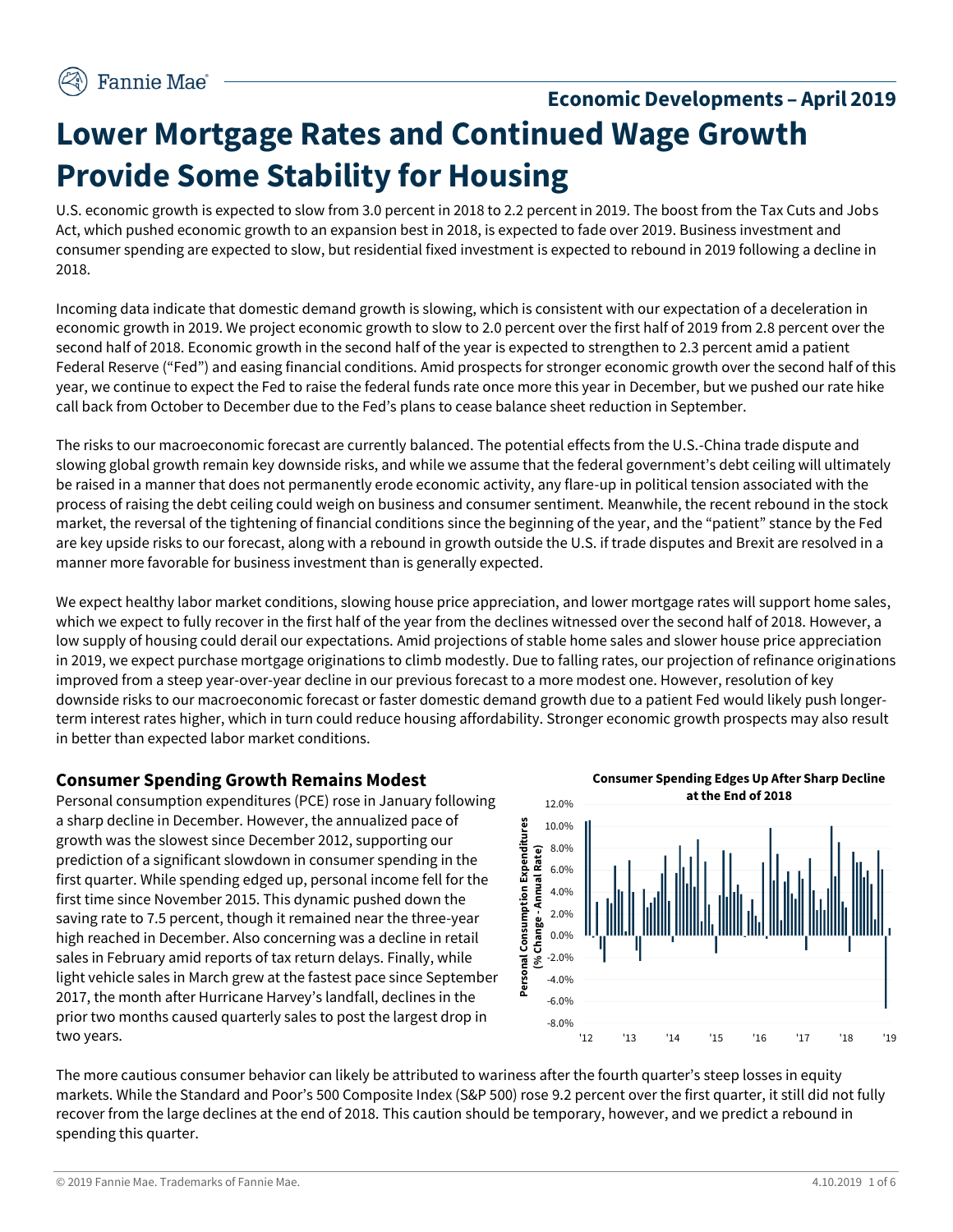#### **Business Investment Growth Moderates**

Private non-residential construction spending fell in February but was likely due to below-average temperatures experienced over the month. The continued upward trajectory in employment growth suggests that non-residential construction spending should return to growth.

Shipments of non-defense capital goods excluding aircraft fell 0.1 percent in February and new orders, a forward-looking indicator of equipment spending, fell by the same amount. Weakness in shipments and new orders of non-defense capital goods suggests that equipment spending growth in the first quarter will moderate.

Looking past the first quarter, tariff hikes and trade policy tensions may continue to limit growth in business investment. According to estimates by the Federal Reserve Bank of Atlanta, tariff hikes and trade policy tensions lowered U.S. private sector gross capital investment expenditures by 1.2 percent over 2018, while 20 percent of surveyed businesses are reassessing their capital expenditure plans in 2019, signaling that the trade conflict may continue to weigh on industry growth.

The recent news that Boeing intends to cut production of its 737 Max 8 aircraft by 19 percent contributed to the downward revision to our business investment forecast in the second quarter. We now expect nonresidential investment to grow 2.4 percent annualized in the second quarter, which would be the weakest growth rate in over two years.

#### **Trade Deficit Narrows as Imports Fall**

The U.S. trade deficit narrowed in January to \$51.1 billion from \$59.9 billion in December, which should support broader economic growth. However, the underlying details added to concerns that domestic demand growth is slowing. Although exports rose by 1.0 percent, the first increase since September, imports fell by 2.6 percent, the second large decline in three months.

The trade deficit is expected to widen this quarter, but the pace of growth in total trade may slow. Manufacturers responding to the March Institute for Supply Management survey indicated that while the pace of new export orders and imports are still expanding, growth in both fell to the lowest levels in over two years.

## **Government Spending Growth Slowed by Shutdown, Expected to Recover**

Government spending subtracted from GDP growth in the fourth quarter of 2018, partly reflecting a 6.0 percent decline in nondefense federal spending. Weakness likely continued in January due to the partial government shutdown. However, federal spending growth likely surged over the rest of the quarter following the government's reopening. Although the recovery from the shutdown should raise economic growth in the first quarter, federal spending is expected to wane later in the year as the effects of the Bipartisan Budget Act passed in early 2018 subside.

#### **Inventories Climb**

Amid signs of a slowdown in domestic demand growth, private inventories have picked up strongly. Largely in response to a significant upward revision in inventory investment, we raised our first quarter GDP forecast by five-tenths to 1.8 percent annualized. However, firms are expected to draw down inventories in lieu of additional spending and investment, which would likely weigh on economic growth in the second quarter.



**The Trade Deficit Narrows as Exports Rise and** 



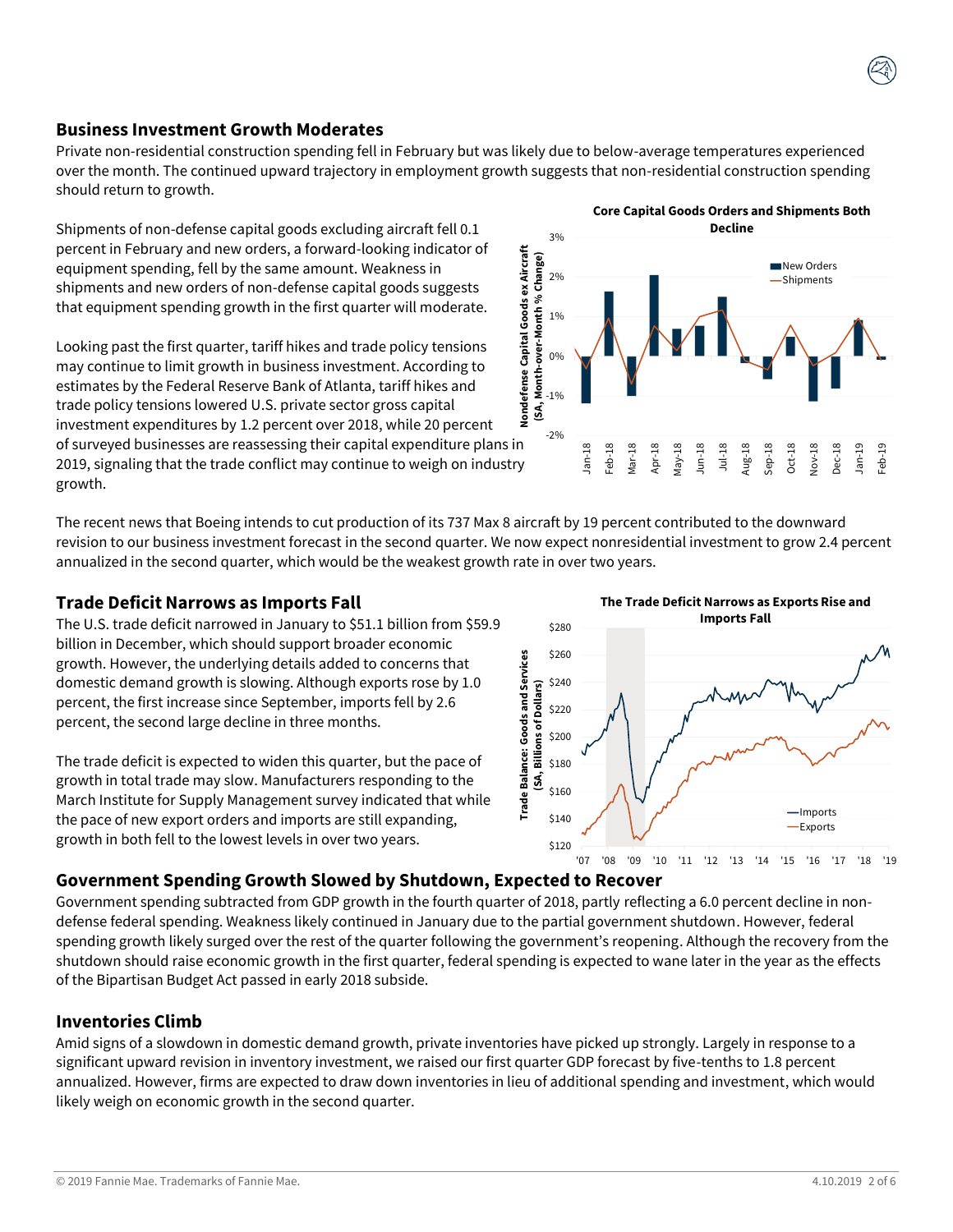#### **Upside Inflationary Pressures Remain Muted**

The Consumer Price Index (CPI) accelerated to 1.9 percent on an annual basis in March following four consecutive months of decelerating growth. Over the month, the CPI climbed 0.4 percent, double the rate of growth in February and the largest monthly gain in over a year. The spike in CPI was due to energy prices jumping 3.5 percent in March, the largest increase since September 2017, the month after Hurricane Harvey made landfall.

Crude oil prices have been recovering since the start of 2019 after declining over the fourth quarter of 2018. The increase in energy prices comes amid reports of large supply cuts in Saudi Arabia's production, which may be boosting longer-term inflation

expectations, measured as the spread between the 10-year Treasury rate and the rate on 10-year Treasury Inflation Protected Securities (TIPS). However, core inflation, which excludes more volatile food and energy prices slowed to 2.0 percent, in line with the Fed's inflation target but the slowest pace of growth since February 2018.

#### **Corporate Profits Decline in the Fourth Quarter**

The final release of fourth quarter GDP included information on corporate profits, which fell 1.7 percent annualized, the first quarterly decline since the first quarter of 2017. Corporate risk premiums rose amid the decline in corporate profits in the fourth quarter. Despite a 17-basis point decline in the 10-year Treasury rate over the final three months of the year, the spread between the rate on AAA-rated corporate debt and the 10-year Treasury rate rose by 21 basis points, and the spread between the rate on BAA-rated corporate debt and the 10-year Treasury rate rose by 42 basis points. Over the same period, the stock market fell by 11.5 percent.

Corporate earnings growth continues to be pressured by the effects of U.S.-China trade conflict, slower foreign economic growth, and tight labor market conditions. As of this writing, corporate risk premiums have not fully receded from the highs, although the stock market has rebounded from its decline.

#### **Risks to Our Forecast Are Balanced**

The rise in the stock market over the first quarter of this year presents upside risk to our forecast of economic growth. An increase in the stock market raises the value of household's financial assets and boosts consumer spending. The recent broad move upward in equity valuations comes amid easing financial conditions and a "patient" Fed, a dovish pivot following the rate hike and a call for "further gradual increases in the target range of the federal funds rate" at its December meeting. However, amid weaker corporate earnings, a rising stock market, and easing financial conditions, there is a risk of inflating asset bubbles.

Several key risks could undermine our projection for economic growth. The U.S. and China have not resolved their trade conflict. Outstanding issues include protection for American intellectual property and an enforcement mechanism for the trade deal, such as the ability to impose tariffs on China with no threat of countering if China fails to honor the agreement.

Foreign economic growth is slowing beyond the negative effects caused by U.S.-China trade tensions. A slowdown in global growth would likely drag on U.S. output partly due to reduced demand for U.S. goods and services. A decline in U.S. exports resulting from weaker demand would likely weigh on corporate earnings, which could heighten corporate risk premiums and increase financial market volatility, adversely affecting consumer spending. If foreign growth improved in response to policy measures announced across major foreign economies, including the Euro Area and China, U.S. economic growth could ultimately strengthen, and the 10-year Treasury yield would likely rise. Our forecast of slower U.S. growth this year along with a slowdown in

**Energy Prices and Long-Term Inflation Compensation Begin to Recover**







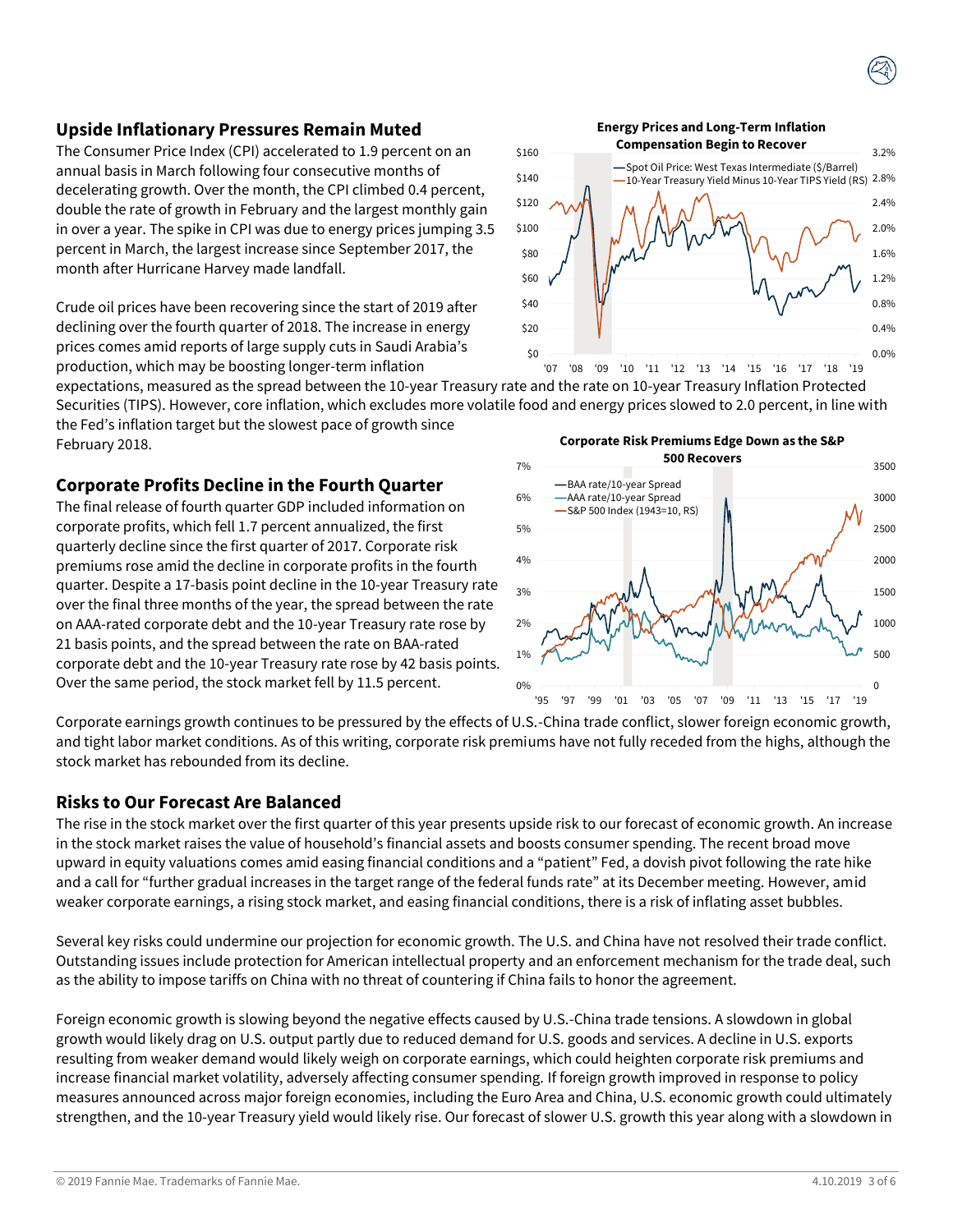global economic growth would likely lessen demand for crude oil, slowing headline inflation further. However, lower oil prices would also likely boost gasoline spending.

Recent European data have been particularly weak. A measure of industrial production in Germany showed annual declines in February, and Italy posted the second consecutive quarter of GDP contraction in the fourth quarter. Economic weakness prompted the European Central Bank (ECB) to announce in March that it will hold interest rates steady through the end of the year, as well as offer a series of cheap long-term loans to the region's banks. Growth slowed across the Chinese economy, driven by a multi-year deleveraging campaign in addition to tariffs placed on exports to the U.S. On a more encouraging note, policymakers in China implemented assorted monetary and fiscal stimuli earlier this year. The March reading of China's Purchase Managers Index, which measures manufacturing activity, rose unexpectedly from the prior month's three-year low, but the full effects of new economic policies will take some time to appear.

## **Healthy Labor Market Lowers Prospects of a Federal Reserve Rate Cut**

The Fed held its key policy rate steady at a range of 2.25 to 2.50 percent and reiterated its "patient" stance on monetary policy at its March meeting. The Fed also revealed its intention to slow the runoff of assets in May and cease the reduction entirely in September. The Summary of Economic Projections (SEP) showed no rate hikes in 2019, down from two hikes in the December SEP. These changes come amid an average expectation by Committee members of slower economic growth, higher unemployment, and softer inflation in 2019.



In the days following the meeting, the yield curve flattened and ultimately inverted for a short period of time. The yield curve inversion sparked recession fears because historically an inversion of the 10-year/3-month spread has preceded a recession by approximately 8 to 12 months. As of this writing, market participants expect a rate cut in 2019, but the March employment report helped calm recessionary fears. In March, the U.S. economy created 196,000 jobs, a strong rebound from the 33,000 jobs gained in February. In addition, the unemployment rate remained low at 3.8 percent. Amid tight labor market conditions, annual average hourly earnings growth slipped but remained near the expansion peak of 3.4 percent set in February.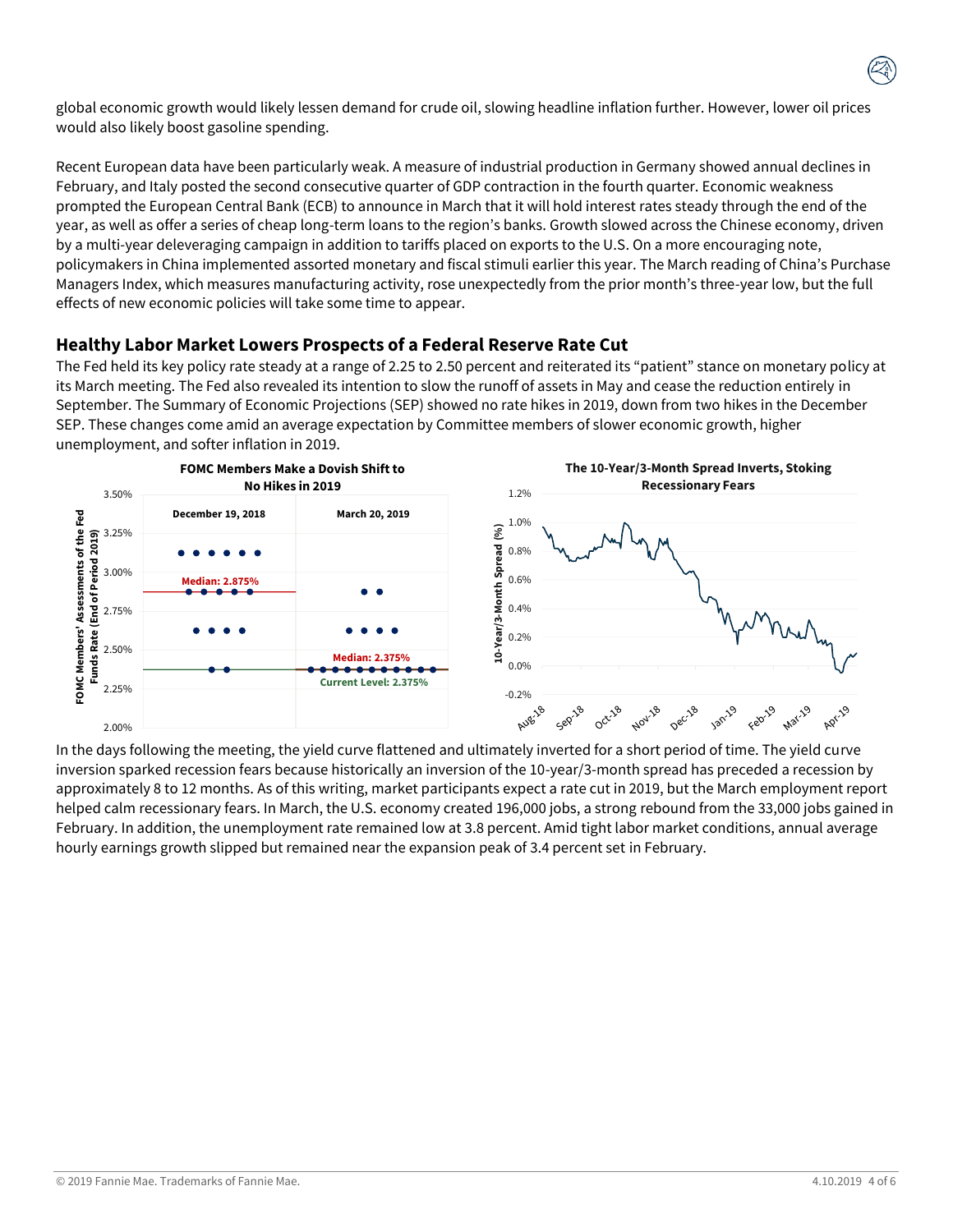#### **Home Sales Show Signs of Life**

Home sales rose in February amid falling mortgage rates and slowing house price growth. Existing home sales rose 11.8 percent to 5.5 million in February, the largest monthly gain since December 2015 and the highest level since March 2018. Sales of new homes rose 4.9 percent to 667,000, also the highest level since March 2018.

Contract rates on the 30-year fixed-rate mortgage, reported by Freddie Mac, continued their descent, falling 10 basis points to 4.27 percent in March. Over the twelve months ending in February, the CoreLogic National House Price Index increased 4.0 percent, the slowest pace in over six years.

Fannie Mae's Home Purchase Sentiment Index (HPSI) jumped 5.5

points in March to 89.8, reversing last month's slight decline and reaching the highest point since June 2018. Housing demand should be further boosted by the rebound in job gains over March and relatively strong growth in average hourly earnings.

Low housing supply could derail the recovery in home sales. Despite a 2.5 percent increase in existing homes available for sale in February, the faster pace of sales pushed down the months' supply of homes to 3.5 months (not seasonally adjusted), its lowest level in a year. Strong sales of new homes helped lower the months' supply of new homes in February to 6.1 months (seasonally adjusted), the lowest level since last June.

Single-family starts fell 17.0 percent in February to a seasonallyadjusted annual rate of 805,000, offsetting the 19.2 percent increase in January. The near-term outlook for single-family construction remains modest as single-family permits, which take about a month to become starts, edged down 0.5 percent to 817,000. Although multifamily starts have recovered to their pre-recession levels, the number built for sale remains depressed, weighing on potential sales.

For more information on multifamily market conditions, please see the [April 2019 Multifamily Market Commentary.](http://www.fanniemae.com/resources/file/research/emma/pdf/MF_Market_Commentary_041819.pdf)

We continue to project home sales in 2019 will stabilize at their 2018 levels. The near-term outlook for home sales is mixed. Average monthly applications for purchase mortgages rose by 7.1 percent in March, but pending home sales fell 1.0 percent in February. However,

lower mortgage rates, slowing house price growth, and strong job growth are reasons for optimism. While lower mortgage rates led us to raise our growth projection for the Federal Housing Finance Agency's Purchase-Only House Price Index in 2019 to 4.6 percent from 4.2 percent in our March forecast, we still expect house price growth to slow from 2018's 5.7 percent. If the economy strengthens as expected in the second half of the year, longer-term interest rates could rise, reducing affordability, but stronger economic growth would induce better than anticipated job gains, potentially boosting housing demand.

Given our forecast of stable home sales in 2019 and continued-but-slowing house price growth, purchase mortgage originations are expected to rise by 2.5 percent to \$1.176 trillion. Amid the decline in mortgage rates, refinance originations are now projected to fall 2.2 percent to \$446 billion. In our March forecast, refinance originations were forecasted to fall 8.6 percent to \$417 billion.

## **Economic & Strategic Research (ESR) Group**

#### April 10, 2019

For a snapshot of macroeconomic and housing data between the monthly forecasts, please read ESR's Economic and Housing [Weekly Notes](http://fanniemae.com/portal/research-insights/forecast/weekly-archive.html)

*Data source for charts: Bureau of Economic Analysis, Census Bureau, Energy Information Administration, Federal Reserve Board, Standard & Poor's, Moody's Analytics, National Association of REALTORS®* 

**Apartment Construction Has Soared, For-Sale Construction Remains Depressed**







5.8 **Both New and Existing Home Sales Rebound After a Weak Start to the Year**